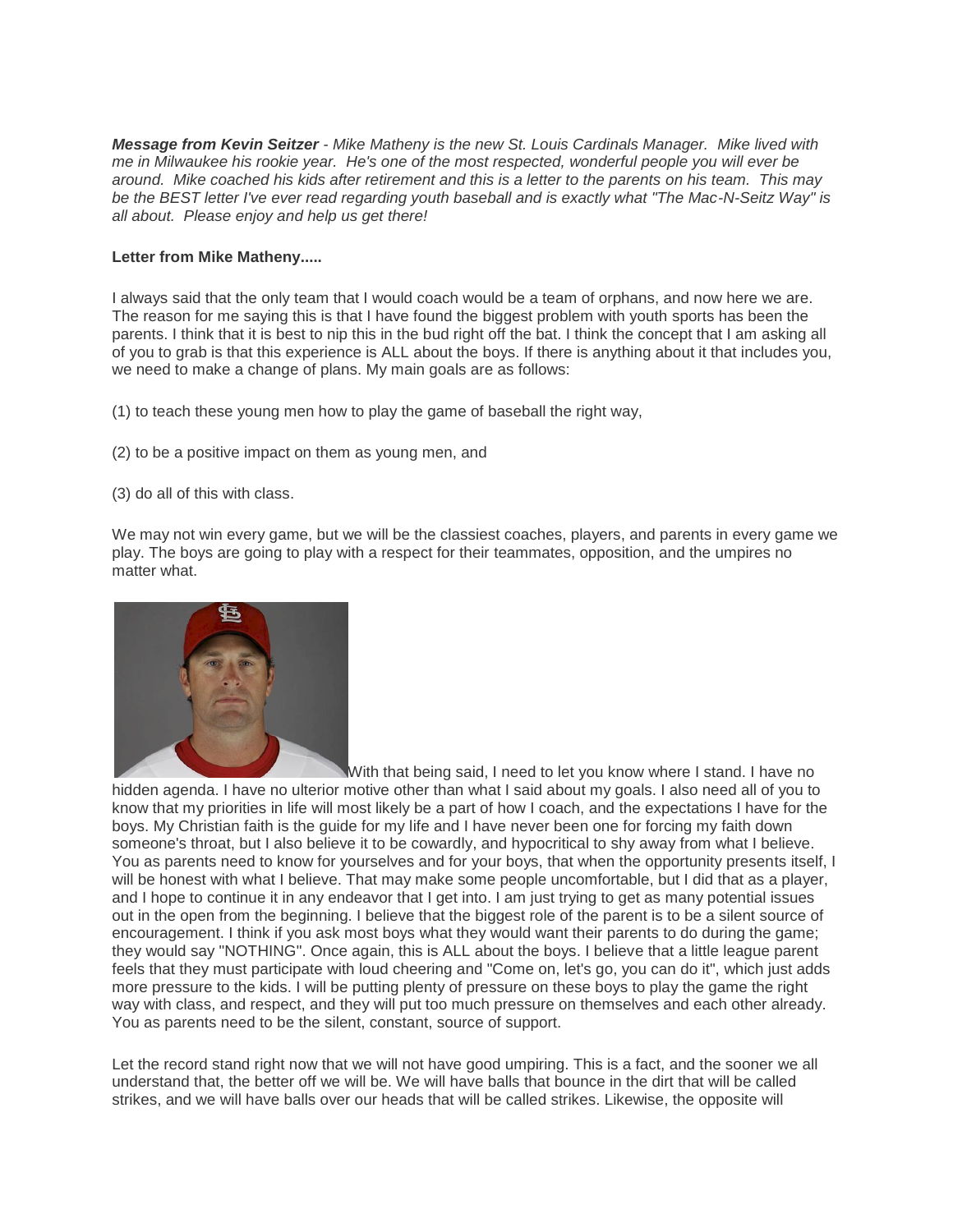happen with the strike zone while we are pitching. The boys will not be allowed at any time to show any emotion against the umpire. They will not shake their head, or pout, or say anything to the umpire. This is my job, and I will do it well. I once got paid to handle those guys, and I will let them know when they need to hear something. I am really doing all of you parents a favor that you probably don't realize at this point. I have taken out any work at all for you except to get them there on time, and enjoy. The thing that these boys need to hear is that you enjoyed watching them and you hope that they had fun. I know that it is going to be very hard not to coach from the stands and yell encouraging things to your son, but I am confident that this works in a negative way for their development and their enjoyment. Trust me on this. I am not saying that you cannot clap for your kids when they do well. I am saying that if you hand your child over to me to coach them, then let me do that job.

A large part of how your child improves is your responsibility. The difference for kids at this level is the amount of repetition that they get. This goes with pitching, hitting and fielding. As a parent, you can help out tremendously by playing catch, throwing batting practice, hitting ground balls, or finding an instructor who will do this in your place. The more of this your kids can get, the better. This is the one constant that I have found with players that reached the major leagues....someone spent time with them away from the field.

I am completely fine with your son getting lessons from whomever you see fit. The only problem I will have is if your instructor is telling your son not to follow the plan of the team. I will not teach a great deal of mechanics at the beginning, but I will teach mental approach, and expect the boys to comply. If I see something that your son is doing mechanically that is drastically wrong, I will talk with the instructor and clear things up. The same will hold true with pitching coaches. We will have a pitching philosophy and will teach the pitchers and catchers how to call a game, and why we choose the pitches we choose. There is no guessing. We will have a reason for the pitches that we throw. A pitching coach will be helpful for the boys to get their arms in shape and be ready to throw when spring arrives. Every boy on this team will be worked as a pitcher. We will not over use these young arms and will keep close watch on the number of innings that the boys are throwing.

I will be throwing so much info at these boys that they are going to suffer from overload for a while, but eventually they are going to get it. I am a stickler about the thought process of the game. I will be talking non-stop about situational hitting, situational pitching, and defensive preparation. The question that they are going to hear the most is "What were you thinking?" What were you thinking when you threw that pitch? What were you thinking during that at bat? What were you thinking before the pitch was thrown, were you anticipating anything? I am a firm believer that this game is more mental than physical, and the mental may be more difficult, but can be taught and can be learned by a 10 and 11 year old. If it sounds like I am going to be demanding of these boys, you are exactly right. I am definitely demanding their attention, and the other thing that I am going to require is effort. Their attitude, their concentration, and their effort are the things that they can control. If they give me these things every time they show up, they will have a great experience.

The best situation for all of us is for you to plan on handing these kids over to me and the assistant coaches when you drop them off, and plan on them being mine for the 2 or so hours that we have scheduled for a game, or the time that we have scheduled for the practice. I would like for these boys to have some responsibility for having their own water, not needing you to keep running to the concession stand, or having parents behind the dugout asking their son if they are thirsty, or hungry, or too hot, and I would appreciate if you would share this information with other invited guests...like grandparents. If there is an injury, obviously we will get you to help, but besides that, let's pretend that they are at work for a short amount of time and that you have been granted the pleasure of watching. I will have them at games early so we can get stretched and loosened up, and I will have a meeting with just the boys after the game. After the meeting, they are all yours again. As I am writing this, I sound like the little league Nazi, but I believe that this will make things easier for everyone involved.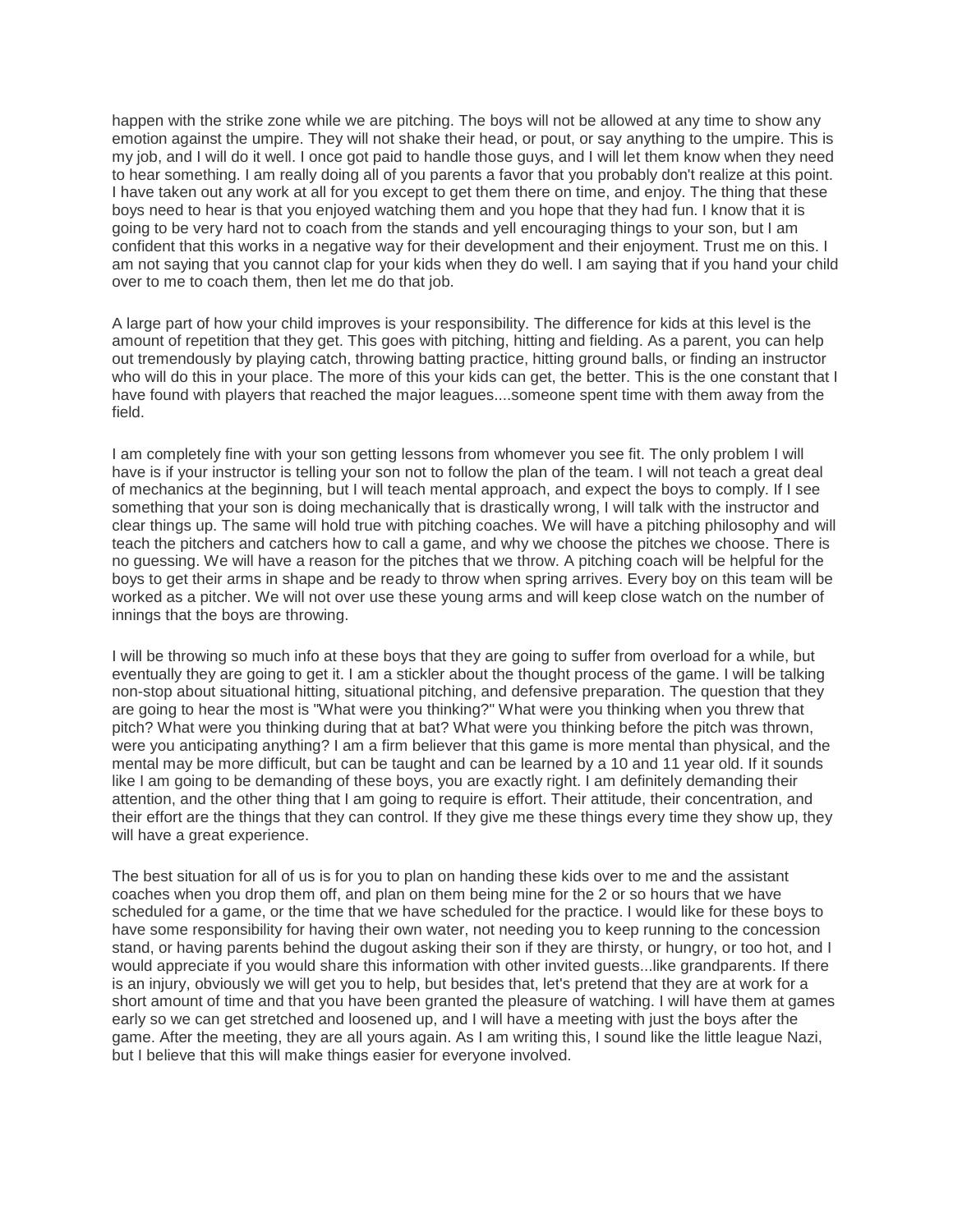I truly believe that the family is the most important institution in the lives of these guys. With that being said, l think that the family events are much more important than the sports events. I just ask that you are considerate of the rest of the team and let the team manager, and myself know when you will miss, and to let us know as soon as possible. I know that there will be times when I am going to miss either for family reasons, for other commitments. If your son misses a game or a practice, it is not the end of the world, but there may be some sort of repercussion, just out of respect for the kids that put the effort into making it. The kind of repercussions could possibly be running, altered playing time, or position in the batting order.

Speaking of batting order, I would like to address that right from the top as well seeing that next to playing time this is the second most complained about issue, or actually tied for second with position on the defensive field. Once again, I need you to know that I am trying to develop each boy individually, and I will give them a chance to learn and play any position that they are interested in. I also believe that this team will be competitive and when we get into situations where we are focusing on winning; like a tournament for example; we are going to put the boys in the position that will give the team the best opportunity. I will talk with the boys individually and have them tell me what their favorite position is and what other position they would like to learn about. As this season progresses, there is a chance that your son may be playing a position that they don't necessarily like, but I will need your support about their role on the team. I know that times have changed, but one of the greatest lessons that my father taught me was that my coach was always right...even when he was wrong. The principle is a great life lesson about how things really work. I hope that I will have enough humility to come to your son if I treated him wrong and apologize. Our culture has lost this respect for authority mostly because the kids hear the parents constantly complaining about the teachers and coaches of the child.

I need all of you to know that we are most likely going to lose many games this year. The main reason is that we need to find out how we measure up with the local talent pool. The only way to do this is to play against some of the best teams. I am convinced that if the boys put their work in at home, and give me their best effort, that we will be able to play with just about any team. Time will tell. l also believe that there is enough local talent that we will not have to do a large amount of travel, if any. This may be disappointing for those of you who only play baseball and look forward to the out of town experiences, but I also know that this is a relief for the parents that have traveled throughout the US and Canada for hockey and soccer looking for better competition. In my experiences, we have traveled all over the Midwest and have found just as good competition right in our back yard. If this season goes well, we will entertain the idea of travel in the future.

The boys will be required to show up ready to play every time they come to the field. Shirts tucked in, hats on straight, and pants not drooping down to their knees. There is not an excuse for lack of hustle on a baseball field. From the first step outside the dugout they will hustle. They will have a fast jog to their position, to the plate, and back to the bench when they make an out. We will run out every hit harder than any team we will play, and will learn how to always back up a play to help our teammates. Every single play, every player will be required to move to a spot. Players that do not hustle and run out balls will not play. The boys will catch on to this quickly. The game of baseball becomes very boring when players are not thinking about the next play and what they possibly could do to help the team. Players on the bench will not be messing around. I will constantly be talking with them about situations and what they would be doing if they were in a specific position, or if they were the batter. There is as much to learn on the bench as there is on the field if the boys want to learn. All of this will take some time for the boys to conform to. They are boys and I am not trying to take away from that, but I do believe that they can bear down and concentrate hard for just a little while during the games and practices.

I know this works because this was how I was taught the game and how our parents acted in the stands. We started our little league team when I was 10 years old in a little suburb of Columbus, Ohio. We had a very disciplined coach that expected the same from us. We committed 8 summers to this man and we were rewarded for our efforts. I went to Michigan, one went to Duke, one to Miami of Florida, two went to North Carolina, one went to Central Florida, one went to Kent State, and most of the others played smaller division one or division two baseball. Four of us went on to play professionally. This was coming from a town where no one had ever been recruited by any colleges. I am not saying that this is what is